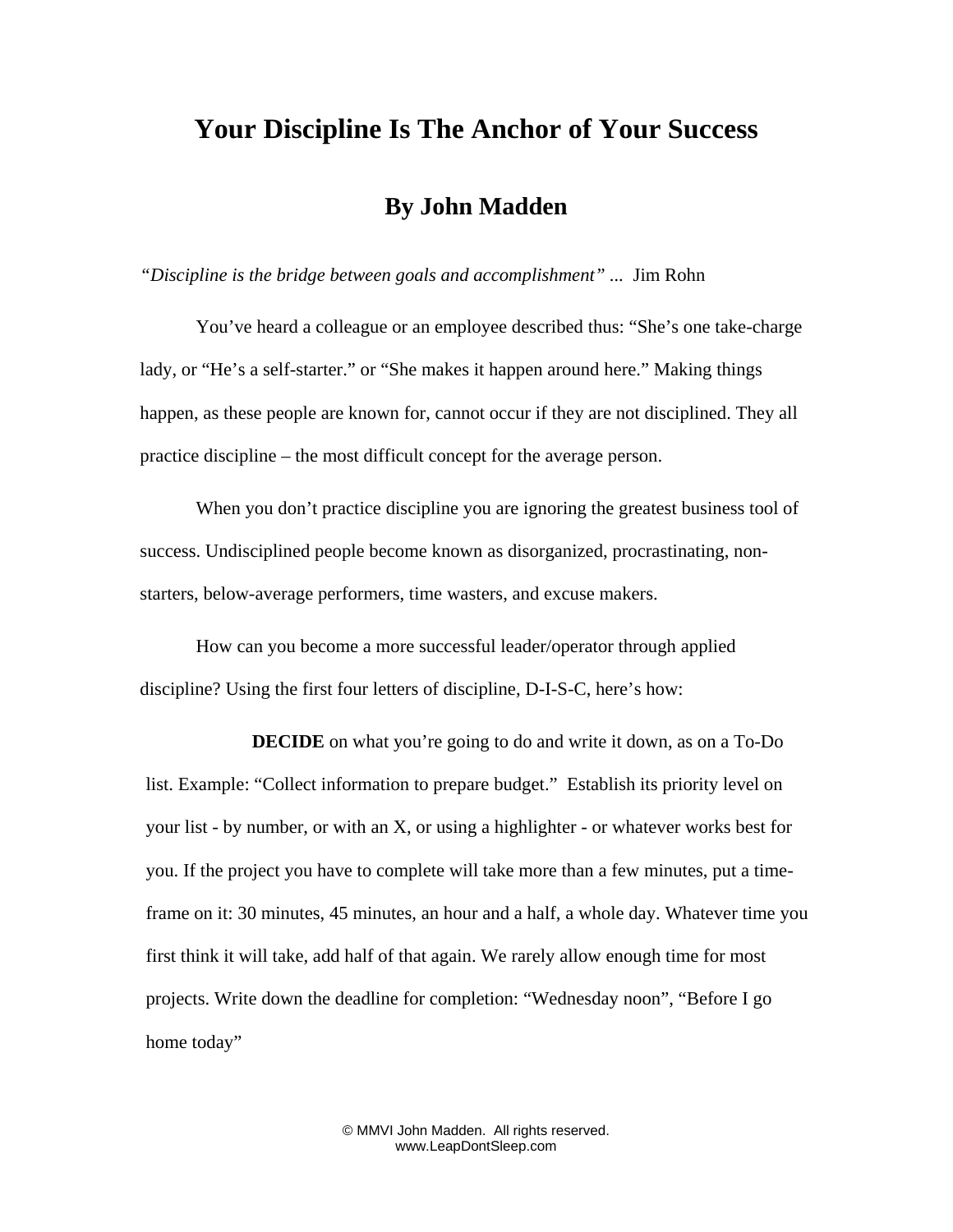**INTEND** to get it done. This is not a wish list; it's a "will be done" list. Wish lists, for the most part, have no sense of urgency, and they breed procrastination. That's where you put off doing that which you don't really want to do, especially if you haven't convinced yourself of its immediate importance. If you're a big procrastinator, ask yourself, "What will happen if I don't get this done today?" On the positive side, see it completed in your mind's eye at the end of the day. Say to yourself at the beginning of the day: "I have collected all the information I need for the budget preparation - No Excuses."

**START!** The greatest difficulty for most of us when it comes to a project we have to do is to get started. I suffer from this sometime when it comes to writing an article that's due; so I fix it in my mind from the night before, and say the words "I have finished the article by the end of today – guaranteed!" What better way to keep focused? The biggest delay in getting started comes from your waiting till you have the right chunk of time available to finish the job; hence you never get it done. At a break in your day – even five minutes - say, "Let's get started on this." And complete at least one small part of the collection of information, example: "Payroll stats by month for last year." Once you've got the ball rolling, it's easier to build momentum. Just keep adding the other chunks. Chances are that as you see progress, you'll be motivated to stick with it.

**COMMUNICATE** your plan. Tell anyone who'll listen what you're doing; especially those who are often inclined to waste your time, or those who habitually ask you to help them with something. For those of you who can't say No!, use this project as your reason not to be persuaded into other activities that are more important to others than to you.